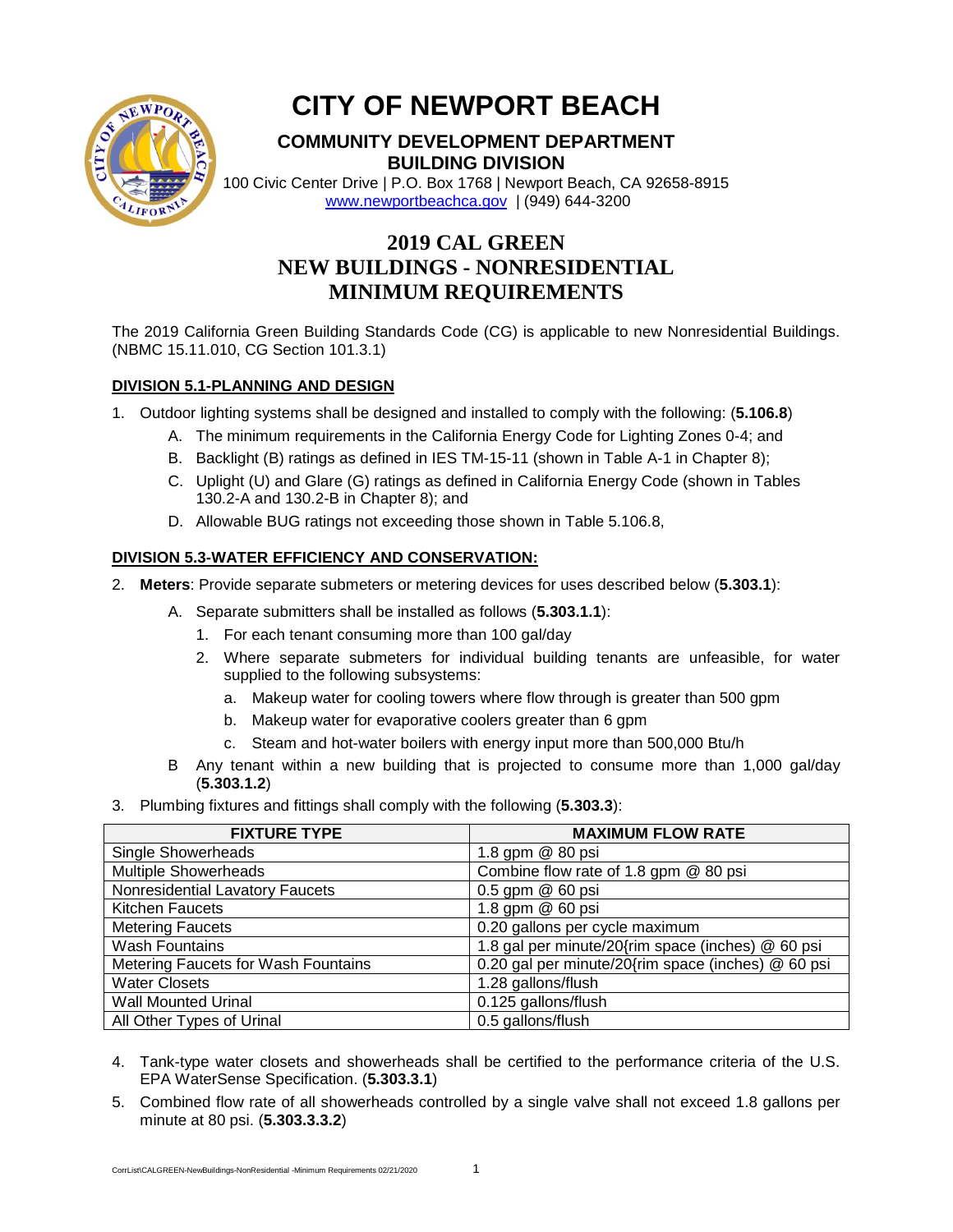- 6. Food waste disposers shall either modulate the use of water to no more than 1 gpm when not in use or shall automatically shut off after no more than 10 minutes of inactivity. Disposers shall use no more than 8 gpm of water. (5.303.4.1)
- 7. Projects with an aggregate landscape area equal to or greater than 500 square feet shall comply with City's water efficient landscape ordinance in accordance with NBMC 14.17. (**NBMC 14.17**)

#### **DIVISION 5.4-MATERIAL CONSERVATION AND RESOURCE EFFICIENCY:**

- 8. **Moisture control**. Employ moisture control measures by the following methods (**5.407.2**):
	- A. Prevent irrigation spray on structures. (**5.407.2.1**)
	- B. Install flashings integrated with a drainage plane. (**5.407.2.2**)
- 9. Construction waste shall be collected using City Franchise Hauler. Recycle and/or salvage for reuse a minimum of 65 percent of the nonhazardous construction and demolition waste. (**5.408.1**)
- 10. **Excavated soil and land clearing debris.** 100% of trees, stumps, rocks and associated vegetation and soils resulting from land clearing shall be recycled. **(5.408.3)**
- 11. For new building 10,000 square foot and over, building commissioning for all building systems covered by T-24, part 6, process systems and renewable shall be provided. (**5.410.2**)
	- A. Functional performance testing shall be conducted. (**5.410.2.4**)
	- B. A systems manual and systems operations training are required. (**5.410.2.5**)
	- C. The systems manuals shall be delivered to the building owner or representative and facilities operator and shall include the following (**5.410.2.5.1):**
		- 1. Site information including facility description, history and current requirements
		- 2. Site contract information
		- 3. Basic operations and maintenance including general site operating procedures, basic troubleshooting, recommended maintenance requirements, site events log
		- 4. Major systems
		- 5. Site equipment inventory and maintenance notes
		- 6. A copy of all special inspection verifications
	- D. A program for training of the appropriate maintenance of staff for each equipment type and/or system shall be developed and documented in the commissioning report and shall include the following:
		- 1. Systems/equipment overview.
		- 2. Review and demonstration of servicing/preventive maintenance.
		- 3. Review of the information in the systems manual.
		- 4. Review of the record drawings on the system/equipment.
	- E. A report of commissioning process activities from design, construction and post construction phase shall be provided to the owner. (**5.410.2.6**)
- 12. For new building less than 10,000 square feet, testing and adjusting of the systems shall be required. (**5.410.4**):
	- A. **Systems**. Develop a written plan of procedures for testing and adjusting systems for the following systems. (**5.410.4.2**):
		- 1. HVAC systems and controls.
		- 2. Indoor and outdoor lighting and controls.
		- 3. Water heating systems.
		- 4. Renewable energy systems.
		- 5. Landscape irrigation systems.
		- 6. Water reuse systems.
	- B. **Procedures**. Perform testing and adjusting procedures in accordance with applicable standards on each system. (**5.410.4.3**)
	- C. **HVAC balancing**. Before a new space-conditioning system serving a building or space is operated for normal use, balance in accordance with the procedures defined by national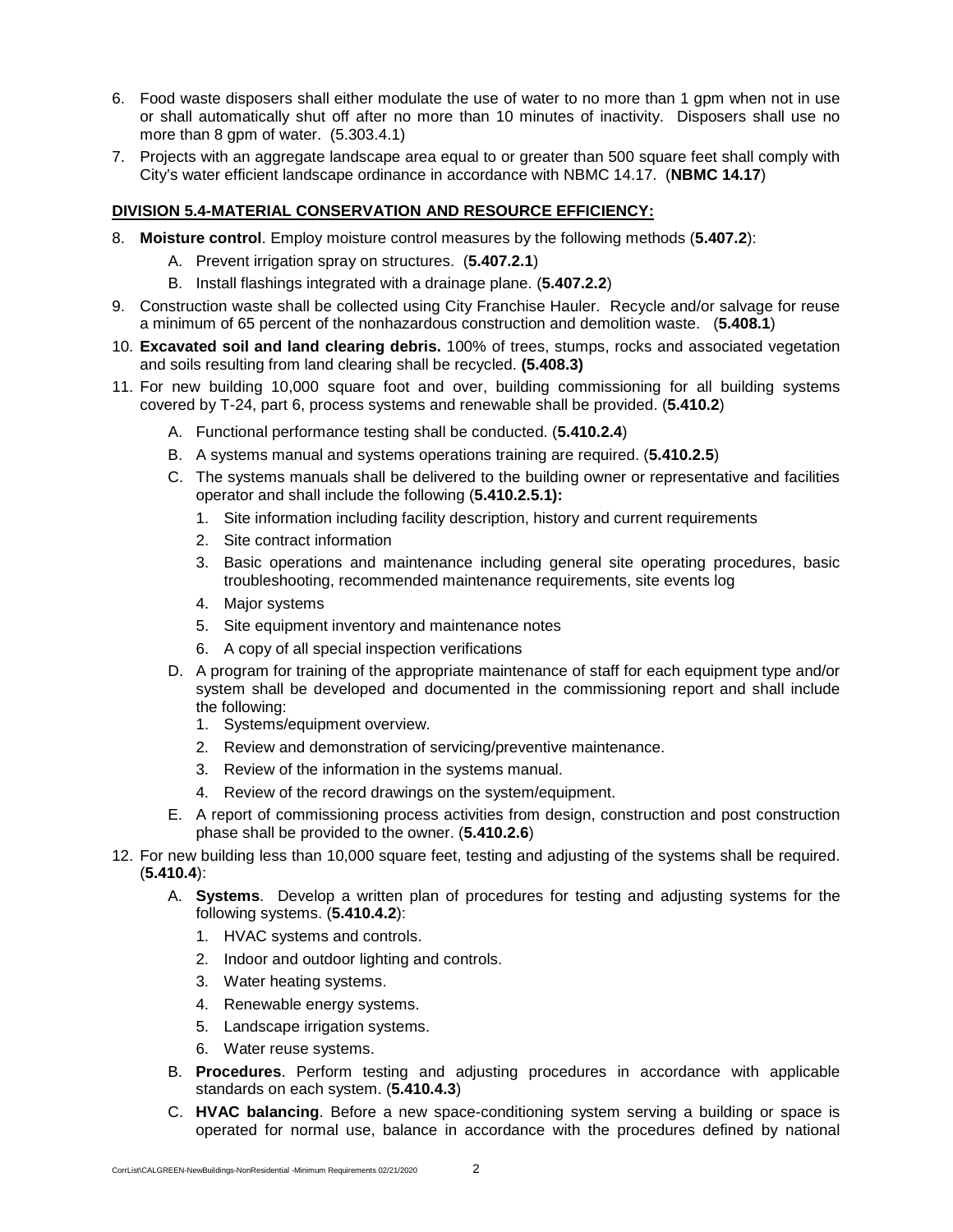standards listed in Section 5.410.4.3.1 or other method approved by Building Official. (**5.410.4.3.1**)

- D. **Reporting**. After completion of testing, adjusting and balancing, provide a final report of testing signed by the individual responsible for performing these services. (**5.410.4.4**)
- E. **Operation and maintenance manual.** Provide the building owner with detailed operating and maintenance instructions and copies of guaranties/warranties for each system prior to final inspection. (**5.410.4.5**)
- F. **Inspections and reports**. Include a copy of all inspection verifications and reports required for commissioning building. (**5.410.4.5.1**)

#### **DIVISION 5.5-ENVIRONMENTAL QUALITY**

- 13. **Temporary ventilation**. Use return air filters with a MERV of 8 based on ASHRAE 52.2-1999 or an average efficiency of 30% based on ASHRAE 52.1-1992 if the HVAC system is used during the construction. Replace all filters immediately prior to occupancy. (**5.504.1**)
- 14. **Protection of ducts and equipment.** All duct and other related air distribution component openings shall be covered with tape, plastic, or sheetmetal or other approved material to reduce the amount of dust or debris which may collect in the system at the time of rough installation or during storage on the construction site and until final startup of the heating, cooling, and ventilating equipment. (**5.504.3**)

#### **15. Finish material pollutant control. (5.504.4)**

- A. **Adhesives, sealants, or caulks**. Adhesives and sealants used on the project shall meet the requirements of the following standards. (**5.504.4.1**)
	- 1. Adhesives, adhesive bonding primers, adhesive primers, sealants, sealant primers and caulks shall comply with SCAQMD Rule 1168 VOC limits as shown in Tables 5.504.1 and 5.504.4.2.
	- 2. Aerosol adhesives and smaller unit size of adhesives and sealant or caulking compounds (which do not weigh more than one pound and do not consist of more than 16 fluid ounces) shall comply with statewide VOC standards
- B. **Paints and coatings**. Architectural paints and coatings shall comply with Table 5.504.4.3. (**5.504.4.3**)
	- 1. Aerosol paints and coatings shall meet the Product-Weighted MIR Limits for ROC in Section 94522(a)(3) and other requirements, including prohibitions on use of certain toxic compounds and ozone depleting substances (**5.504.4.3.1**)
- C. **Carpet systems.** All carpet installed in the building interior shall meet the testing and product requirements of one of the following standards (**5.504.4.4**):
	- 1. Carpet and Rug Institute's Green Label Plus Program
	- 2. NSF/ANSI 140 at the Gold level or higher;
	- 3. Scientific Certifications Systems Sustainable Choice;
	- 4. Compliant with VOC emission limits and testing requirements specified in CDPH Standard Method V1.1 or Specification 01350; or
	- 5. Compliant with the Collaborative for High Performance Schools California (2014 CA-CHPS) Criteria and listed in the CHPS High Performance Product Database.
- D. All carpet cushion installed in the building interior shall meet the requirements of the Carpet and Rug Institute Green Label program. (**5.504.4.4.1)**
- E. All carpet adhesive shall meet the requirements of Table 5.504.4.1. (**5.504.4.4.2**
- F. **Composite wood products**. Hardwood plywood, particleboard and medium density fiberboard composite wood products used interior or exterior of the building shall meet the requirements for formaldehyde as specified in ARB's Air Toxics Control Measure (ATCM) for Composite Wood (17 CCR 93120 et seq.). Those materials not exempted under the ATCM must meet the specificed emission limits, as shown in Table 5.504.4. (**5.504.4.5**)
- G. **Resilient flooring systems**. For 80 percent of floor area receiving resilient flooring, installed resilient flooring shall meet at least one of the following (**5.504.4.6**):
	- 1. Certified under the Resilient Floor Covering Institute (RFCI) FloorScore program;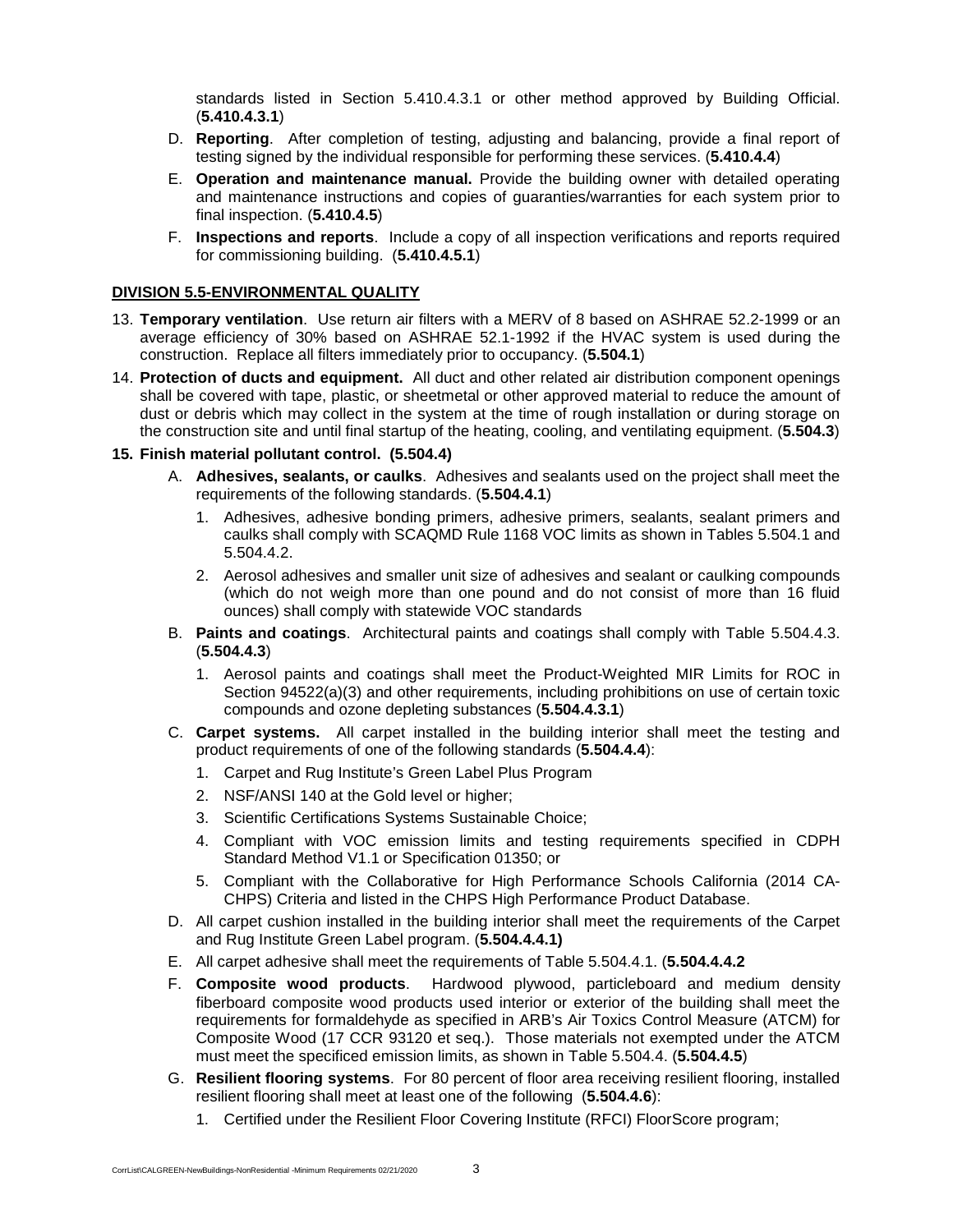- 2. Compliant with the VOC emission limits and testing requirements specified in the California Department of Public Health's 2010 Standard Method for Testing and Evaluation Chambers, Version 1.1, February 2010;
- 3. Compliant with the Collaborative for High Performance Schools California (2014 CA-CHPS) Criteria and listed in the CHPS High Performance Product Database;
- 4. Products certified under UL GREENGUARD Gold.
- H. **Filters.** In mechanically ventilated buildings, provide regularly occupied area of the building with air filtration media for outside and return air that provides at least a MERV of 13. MERV 13 filters shall be installed prior to occupancy, and recommendations for maintenance with filters of the same value shall be included in the operation and maintenance manual. (**5.504.5.3**)
- 16. **Carbon dioxide (CO2) monitoring**. For buildings equipped with demand control ventilation, CO2 sensors and ventilation controls shall be specified and installed in accordance with the requirements of the California Energy Code, CCR, Section 120.1(c)(4). (**5.506.2**)
- 17. Install HVAC, refrigeration, and fire suppression equipment that does not contain CFCs. (**5.508.1.1**)
- 18. Install HVAC, refrigeration, and fire suppression equipment that does not contain Halons. (**5.508.1.2**)

#### **Installer and Special Inspector Qualifications**

- 19. HVAC system installers shall be trained and certified or work under direct supervision of trained and certified installers in the proper installation of HVAC systems. (**702.1**)
- 20. HVAC special inspectors must be qualified and able to demonstrate competence in the discipline they are inspecting. (**702.2**)

#### **DOCUMENTATIONS**

- 21. A report of commission process activities undertaken through the design and construction phases of the building project shall be completed and provided to the owner or representative. (**5.410.2.6**)
- 22. An operation and maintenance manual, CD, web-based reference or other approved media shall be provided by the builder to the building occupant or owner at the final inspection. It shall include operation and maintenance instruction of the equipment and appliances. (**5.410.5**)
- 23. Documentations of compliance with VOC limits in architectural paintings and coatings as specified in the Table 5.504.4.3 shall be provided at the request of the Building Inspector. (**5.504.4.3.2**)
- 24. Documentations of compliance with formaldehyde limits as specified in the Table 5.504.4.5 shall be provided when requested by building official by one of the methods (**5.504.4.5.3**)
	- A. Product certification and specifications
	- B. Chain of custody certifications
	- C. Product, labeled and invoiced as meeting the Composite Wood Products regulation
	- D. Exterior grade products marked as meeting the PS-1 or PS-2 standards of the Engineered Wood Association, the Australian AS/NZS 2269 or European 636 3S standards
	- E. Other methods approved by the building official.
- 25. Documentations verifying that resilient flooring materials meet the pollutant emission limits shall be provided. (**5.504.4.6.1**)
- 26. Documentations of acoustical analysis demonstrating compliance with interior sound levels shall be prepared by personnel approved by the architect or engineer of record. (**5.507.4.2.2**)
- 27. Documentation which shows compliance with CAL Green code including construction documents, plans, specifications, builder or installer certification, and inspection reports and verification shall be available at the final inspection. (**703.1**)
- 28. CAL Green Documentation Compliance Certification form (City form) is required to be submitted to the Building Inspector prior to final building inspection. (**Section 703.1**)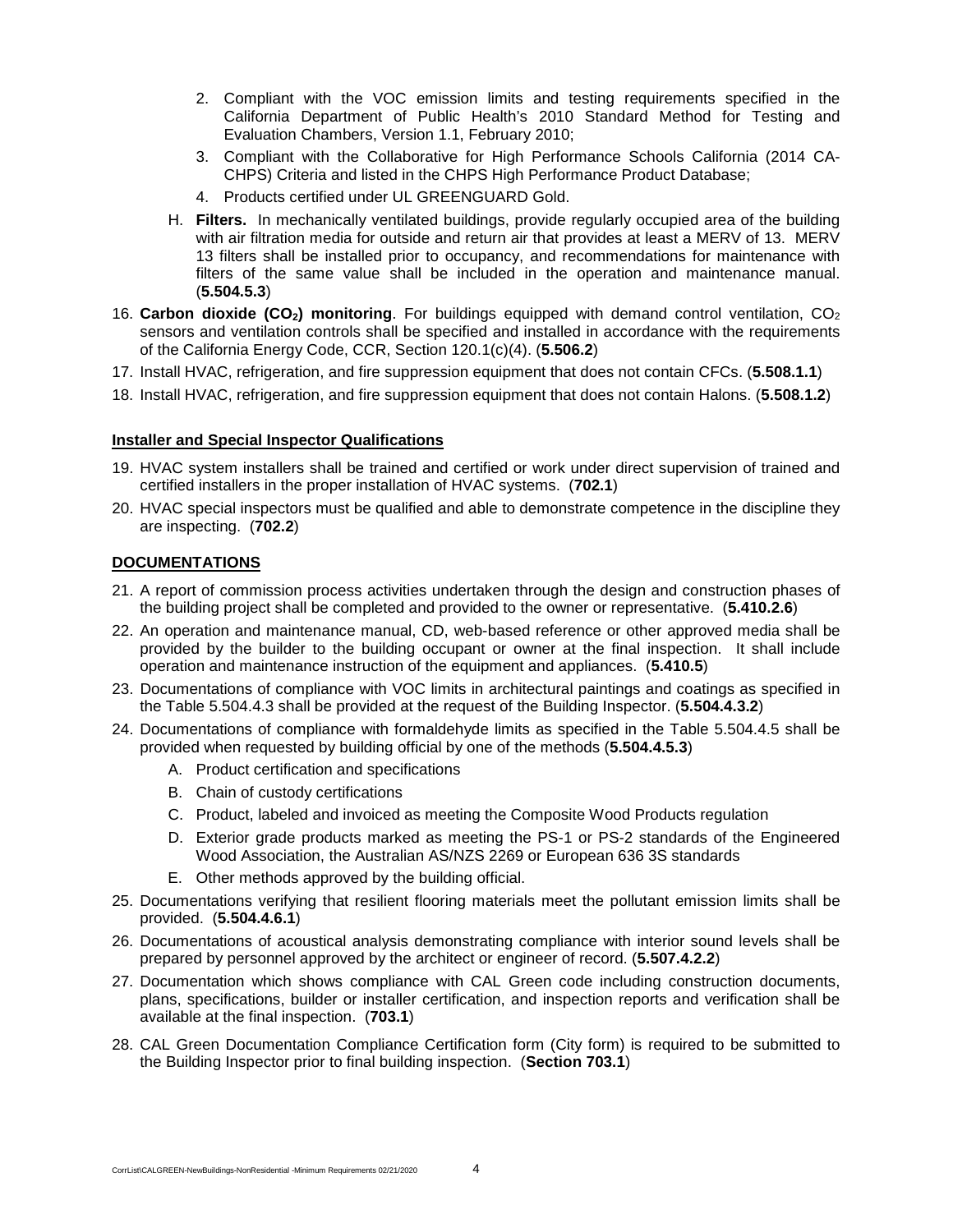#### **2019 CALIFORNIA GREEN BUILDING STANDARDS CODE**

#### **VOC & FORMALDEHYDE LIMITS**

| Less Water and Less Exempt Compounds)<br><b>COATING CATEGORY</b><br><b>VOC LIMIT</b><br>50<br>Flat coatings<br>Nonflat coatings<br>100<br>Nonflat-high gloss coatings<br>150<br><b>Specialty Coatings</b><br>Aluminum roof coatings<br>400<br>Basement specialty coatings<br>400<br>50<br>Bituminous roof coatings<br>350<br><b>Bituminous roof primers</b><br><b>Bond breakers</b><br>350<br>350<br>Concrete curing compounds<br>Concrete/masonry sealers<br>100<br>Driveway sealers<br>50<br>150<br>Dry fog coatings<br>350<br>Faux finishing coatings<br>350<br>Fire resistive coatings<br>Floor coatings<br>100<br>250<br>Form-release compounds<br>Graphic arts coatings (sign paints)<br>500<br>High temperature coatings<br>420<br>Industrial maintenance coatings<br>250<br>Low solids coatings <sup>1</sup><br>120<br>Magnesite cement coatings<br>450<br>Mastic texture coatings<br>100<br>500<br>Metallic pigmented coatings<br>Multicolor coatings<br>250<br>420<br>Pretreatment wash primers<br>Primers, sealers, and undercoaters<br>100<br>350<br>Reactive penetrating sealers<br>Recycled coatings<br>250<br>Roof coatings<br>50<br>Rust preventative coatings<br>250<br><b>Shellacs</b><br>Clear<br>730<br>550<br>Opaque<br>Specialty primers, sealers and undercoaters<br>100<br>250<br><b>Stains</b><br>Stone consolidants<br>450<br>Swimming pool coatings<br>340<br>Traffic marking coatings<br>100<br>Tub and tile refinish coatings<br>420<br>Waterproofing membranes<br>250<br>Wood coatings<br>275<br>Wood preservatives<br>350<br>$\overline{340}$ | TABLE 5.504.4.3 VOC CONTENT LIMITS FOR ARCHITECTURAL COATINGS 2,3 |  |  |
|------------------------------------------------------------------------------------------------------------------------------------------------------------------------------------------------------------------------------------------------------------------------------------------------------------------------------------------------------------------------------------------------------------------------------------------------------------------------------------------------------------------------------------------------------------------------------------------------------------------------------------------------------------------------------------------------------------------------------------------------------------------------------------------------------------------------------------------------------------------------------------------------------------------------------------------------------------------------------------------------------------------------------------------------------------------------------------------------------------------------------------------------------------------------------------------------------------------------------------------------------------------------------------------------------------------------------------------------------------------------------------------------------------------------------------------------------------------------------------------------------------------------------------------------------------------------------|-------------------------------------------------------------------|--|--|
|                                                                                                                                                                                                                                                                                                                                                                                                                                                                                                                                                                                                                                                                                                                                                                                                                                                                                                                                                                                                                                                                                                                                                                                                                                                                                                                                                                                                                                                                                                                                                                              | (Grams of VOC per Liter of Coating,                               |  |  |
|                                                                                                                                                                                                                                                                                                                                                                                                                                                                                                                                                                                                                                                                                                                                                                                                                                                                                                                                                                                                                                                                                                                                                                                                                                                                                                                                                                                                                                                                                                                                                                              |                                                                   |  |  |
|                                                                                                                                                                                                                                                                                                                                                                                                                                                                                                                                                                                                                                                                                                                                                                                                                                                                                                                                                                                                                                                                                                                                                                                                                                                                                                                                                                                                                                                                                                                                                                              |                                                                   |  |  |
|                                                                                                                                                                                                                                                                                                                                                                                                                                                                                                                                                                                                                                                                                                                                                                                                                                                                                                                                                                                                                                                                                                                                                                                                                                                                                                                                                                                                                                                                                                                                                                              |                                                                   |  |  |
|                                                                                                                                                                                                                                                                                                                                                                                                                                                                                                                                                                                                                                                                                                                                                                                                                                                                                                                                                                                                                                                                                                                                                                                                                                                                                                                                                                                                                                                                                                                                                                              |                                                                   |  |  |
|                                                                                                                                                                                                                                                                                                                                                                                                                                                                                                                                                                                                                                                                                                                                                                                                                                                                                                                                                                                                                                                                                                                                                                                                                                                                                                                                                                                                                                                                                                                                                                              |                                                                   |  |  |
|                                                                                                                                                                                                                                                                                                                                                                                                                                                                                                                                                                                                                                                                                                                                                                                                                                                                                                                                                                                                                                                                                                                                                                                                                                                                                                                                                                                                                                                                                                                                                                              |                                                                   |  |  |
|                                                                                                                                                                                                                                                                                                                                                                                                                                                                                                                                                                                                                                                                                                                                                                                                                                                                                                                                                                                                                                                                                                                                                                                                                                                                                                                                                                                                                                                                                                                                                                              |                                                                   |  |  |
|                                                                                                                                                                                                                                                                                                                                                                                                                                                                                                                                                                                                                                                                                                                                                                                                                                                                                                                                                                                                                                                                                                                                                                                                                                                                                                                                                                                                                                                                                                                                                                              |                                                                   |  |  |
|                                                                                                                                                                                                                                                                                                                                                                                                                                                                                                                                                                                                                                                                                                                                                                                                                                                                                                                                                                                                                                                                                                                                                                                                                                                                                                                                                                                                                                                                                                                                                                              |                                                                   |  |  |
|                                                                                                                                                                                                                                                                                                                                                                                                                                                                                                                                                                                                                                                                                                                                                                                                                                                                                                                                                                                                                                                                                                                                                                                                                                                                                                                                                                                                                                                                                                                                                                              |                                                                   |  |  |
|                                                                                                                                                                                                                                                                                                                                                                                                                                                                                                                                                                                                                                                                                                                                                                                                                                                                                                                                                                                                                                                                                                                                                                                                                                                                                                                                                                                                                                                                                                                                                                              |                                                                   |  |  |
|                                                                                                                                                                                                                                                                                                                                                                                                                                                                                                                                                                                                                                                                                                                                                                                                                                                                                                                                                                                                                                                                                                                                                                                                                                                                                                                                                                                                                                                                                                                                                                              |                                                                   |  |  |
|                                                                                                                                                                                                                                                                                                                                                                                                                                                                                                                                                                                                                                                                                                                                                                                                                                                                                                                                                                                                                                                                                                                                                                                                                                                                                                                                                                                                                                                                                                                                                                              |                                                                   |  |  |
|                                                                                                                                                                                                                                                                                                                                                                                                                                                                                                                                                                                                                                                                                                                                                                                                                                                                                                                                                                                                                                                                                                                                                                                                                                                                                                                                                                                                                                                                                                                                                                              |                                                                   |  |  |
|                                                                                                                                                                                                                                                                                                                                                                                                                                                                                                                                                                                                                                                                                                                                                                                                                                                                                                                                                                                                                                                                                                                                                                                                                                                                                                                                                                                                                                                                                                                                                                              |                                                                   |  |  |
|                                                                                                                                                                                                                                                                                                                                                                                                                                                                                                                                                                                                                                                                                                                                                                                                                                                                                                                                                                                                                                                                                                                                                                                                                                                                                                                                                                                                                                                                                                                                                                              |                                                                   |  |  |
|                                                                                                                                                                                                                                                                                                                                                                                                                                                                                                                                                                                                                                                                                                                                                                                                                                                                                                                                                                                                                                                                                                                                                                                                                                                                                                                                                                                                                                                                                                                                                                              |                                                                   |  |  |
|                                                                                                                                                                                                                                                                                                                                                                                                                                                                                                                                                                                                                                                                                                                                                                                                                                                                                                                                                                                                                                                                                                                                                                                                                                                                                                                                                                                                                                                                                                                                                                              |                                                                   |  |  |
|                                                                                                                                                                                                                                                                                                                                                                                                                                                                                                                                                                                                                                                                                                                                                                                                                                                                                                                                                                                                                                                                                                                                                                                                                                                                                                                                                                                                                                                                                                                                                                              |                                                                   |  |  |
|                                                                                                                                                                                                                                                                                                                                                                                                                                                                                                                                                                                                                                                                                                                                                                                                                                                                                                                                                                                                                                                                                                                                                                                                                                                                                                                                                                                                                                                                                                                                                                              |                                                                   |  |  |
|                                                                                                                                                                                                                                                                                                                                                                                                                                                                                                                                                                                                                                                                                                                                                                                                                                                                                                                                                                                                                                                                                                                                                                                                                                                                                                                                                                                                                                                                                                                                                                              |                                                                   |  |  |
|                                                                                                                                                                                                                                                                                                                                                                                                                                                                                                                                                                                                                                                                                                                                                                                                                                                                                                                                                                                                                                                                                                                                                                                                                                                                                                                                                                                                                                                                                                                                                                              |                                                                   |  |  |
|                                                                                                                                                                                                                                                                                                                                                                                                                                                                                                                                                                                                                                                                                                                                                                                                                                                                                                                                                                                                                                                                                                                                                                                                                                                                                                                                                                                                                                                                                                                                                                              |                                                                   |  |  |
|                                                                                                                                                                                                                                                                                                                                                                                                                                                                                                                                                                                                                                                                                                                                                                                                                                                                                                                                                                                                                                                                                                                                                                                                                                                                                                                                                                                                                                                                                                                                                                              |                                                                   |  |  |
|                                                                                                                                                                                                                                                                                                                                                                                                                                                                                                                                                                                                                                                                                                                                                                                                                                                                                                                                                                                                                                                                                                                                                                                                                                                                                                                                                                                                                                                                                                                                                                              |                                                                   |  |  |
|                                                                                                                                                                                                                                                                                                                                                                                                                                                                                                                                                                                                                                                                                                                                                                                                                                                                                                                                                                                                                                                                                                                                                                                                                                                                                                                                                                                                                                                                                                                                                                              |                                                                   |  |  |
|                                                                                                                                                                                                                                                                                                                                                                                                                                                                                                                                                                                                                                                                                                                                                                                                                                                                                                                                                                                                                                                                                                                                                                                                                                                                                                                                                                                                                                                                                                                                                                              |                                                                   |  |  |
|                                                                                                                                                                                                                                                                                                                                                                                                                                                                                                                                                                                                                                                                                                                                                                                                                                                                                                                                                                                                                                                                                                                                                                                                                                                                                                                                                                                                                                                                                                                                                                              |                                                                   |  |  |
|                                                                                                                                                                                                                                                                                                                                                                                                                                                                                                                                                                                                                                                                                                                                                                                                                                                                                                                                                                                                                                                                                                                                                                                                                                                                                                                                                                                                                                                                                                                                                                              |                                                                   |  |  |
|                                                                                                                                                                                                                                                                                                                                                                                                                                                                                                                                                                                                                                                                                                                                                                                                                                                                                                                                                                                                                                                                                                                                                                                                                                                                                                                                                                                                                                                                                                                                                                              |                                                                   |  |  |
|                                                                                                                                                                                                                                                                                                                                                                                                                                                                                                                                                                                                                                                                                                                                                                                                                                                                                                                                                                                                                                                                                                                                                                                                                                                                                                                                                                                                                                                                                                                                                                              |                                                                   |  |  |
|                                                                                                                                                                                                                                                                                                                                                                                                                                                                                                                                                                                                                                                                                                                                                                                                                                                                                                                                                                                                                                                                                                                                                                                                                                                                                                                                                                                                                                                                                                                                                                              |                                                                   |  |  |
|                                                                                                                                                                                                                                                                                                                                                                                                                                                                                                                                                                                                                                                                                                                                                                                                                                                                                                                                                                                                                                                                                                                                                                                                                                                                                                                                                                                                                                                                                                                                                                              |                                                                   |  |  |
|                                                                                                                                                                                                                                                                                                                                                                                                                                                                                                                                                                                                                                                                                                                                                                                                                                                                                                                                                                                                                                                                                                                                                                                                                                                                                                                                                                                                                                                                                                                                                                              |                                                                   |  |  |
|                                                                                                                                                                                                                                                                                                                                                                                                                                                                                                                                                                                                                                                                                                                                                                                                                                                                                                                                                                                                                                                                                                                                                                                                                                                                                                                                                                                                                                                                                                                                                                              |                                                                   |  |  |
|                                                                                                                                                                                                                                                                                                                                                                                                                                                                                                                                                                                                                                                                                                                                                                                                                                                                                                                                                                                                                                                                                                                                                                                                                                                                                                                                                                                                                                                                                                                                                                              |                                                                   |  |  |
|                                                                                                                                                                                                                                                                                                                                                                                                                                                                                                                                                                                                                                                                                                                                                                                                                                                                                                                                                                                                                                                                                                                                                                                                                                                                                                                                                                                                                                                                                                                                                                              |                                                                   |  |  |
|                                                                                                                                                                                                                                                                                                                                                                                                                                                                                                                                                                                                                                                                                                                                                                                                                                                                                                                                                                                                                                                                                                                                                                                                                                                                                                                                                                                                                                                                                                                                                                              |                                                                   |  |  |
|                                                                                                                                                                                                                                                                                                                                                                                                                                                                                                                                                                                                                                                                                                                                                                                                                                                                                                                                                                                                                                                                                                                                                                                                                                                                                                                                                                                                                                                                                                                                                                              |                                                                   |  |  |
|                                                                                                                                                                                                                                                                                                                                                                                                                                                                                                                                                                                                                                                                                                                                                                                                                                                                                                                                                                                                                                                                                                                                                                                                                                                                                                                                                                                                                                                                                                                                                                              |                                                                   |  |  |
|                                                                                                                                                                                                                                                                                                                                                                                                                                                                                                                                                                                                                                                                                                                                                                                                                                                                                                                                                                                                                                                                                                                                                                                                                                                                                                                                                                                                                                                                                                                                                                              |                                                                   |  |  |
|                                                                                                                                                                                                                                                                                                                                                                                                                                                                                                                                                                                                                                                                                                                                                                                                                                                                                                                                                                                                                                                                                                                                                                                                                                                                                                                                                                                                                                                                                                                                                                              |                                                                   |  |  |
|                                                                                                                                                                                                                                                                                                                                                                                                                                                                                                                                                                                                                                                                                                                                                                                                                                                                                                                                                                                                                                                                                                                                                                                                                                                                                                                                                                                                                                                                                                                                                                              |                                                                   |  |  |
|                                                                                                                                                                                                                                                                                                                                                                                                                                                                                                                                                                                                                                                                                                                                                                                                                                                                                                                                                                                                                                                                                                                                                                                                                                                                                                                                                                                                                                                                                                                                                                              |                                                                   |  |  |
|                                                                                                                                                                                                                                                                                                                                                                                                                                                                                                                                                                                                                                                                                                                                                                                                                                                                                                                                                                                                                                                                                                                                                                                                                                                                                                                                                                                                                                                                                                                                                                              |                                                                   |  |  |
|                                                                                                                                                                                                                                                                                                                                                                                                                                                                                                                                                                                                                                                                                                                                                                                                                                                                                                                                                                                                                                                                                                                                                                                                                                                                                                                                                                                                                                                                                                                                                                              | Zinc-rich primers                                                 |  |  |

1. Grams of VOC per liter of coating, including water and including exempt compounds.

2. The specified limits remain in effect unless revised limits are listed in subsequent columns in the table.

3. Values in this table are derived from those specified by the California Air Resources Board, Architectural Coatings Suggested Control Measure, February 1, 2008. More information is available from the Air Resources Board